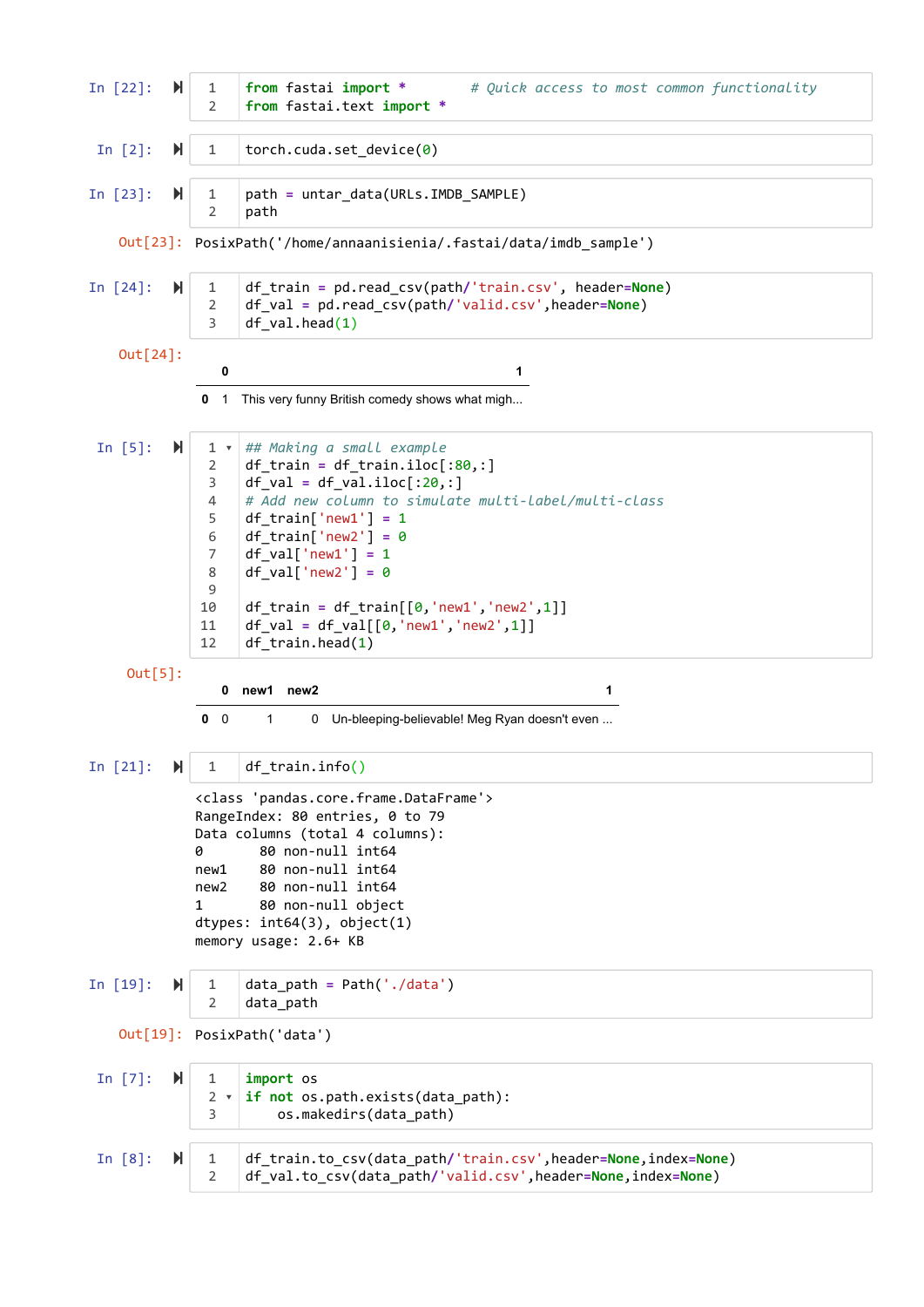In  $[9]$ :  $\mathbb{N}$ In [10]: M In  $[11]:$   $\mathbb{N}$ In [12]:  $M$ In  $[13]$ :  $\mathbb{N}$ In [14]:  $\blacksquare$ In  $[15]$ :  $\blacktriangleright$ Out $[10]$ : array( $[0., 1.]$ , dtype=float32) Out[11]: False Total time: 00:01 epoch train\_loss valid\_loss accuracy 1 4.157425 3.564368 0.270833 (00:01) Total time: 00:03 epoch train\_loss valid\_loss 1 0.700342 0.682231 (00:03) Total time: 00:03 epoch train\_loss valid\_loss data\_lm **=** TextLMDataBunch.from\_csv(data\_path) data\_clas **=** TextClasDataBunch.from\_csv(data\_path, vocab**=**data\_lm.train\_ds.vocab, n\_labels**=**3) data\_clas.train\_ds.classes is\_listy(data\_clas.train\_ds.labels) learn **=** RNNLearner.language\_model(data\_lm, pretrained\_model**=**URLs.WT103, drop\_mult**=**0.5) learn.fit\_one\_cycle(1, 1e-2) learn.save\_encoder("lm") learn **=** RNNLearner.classifier(data\_clas) learn.metrics **=** [] learn.load\_encoder("lm") learn.fit\_one\_cycle(1, 1e-3) learn.fit\_one\_cycle(1) 1 2 ▾ 3 1 1 1 ▾ 2 3 1 1 2 3 4 1

1 0.690605 0.679217 (00:03)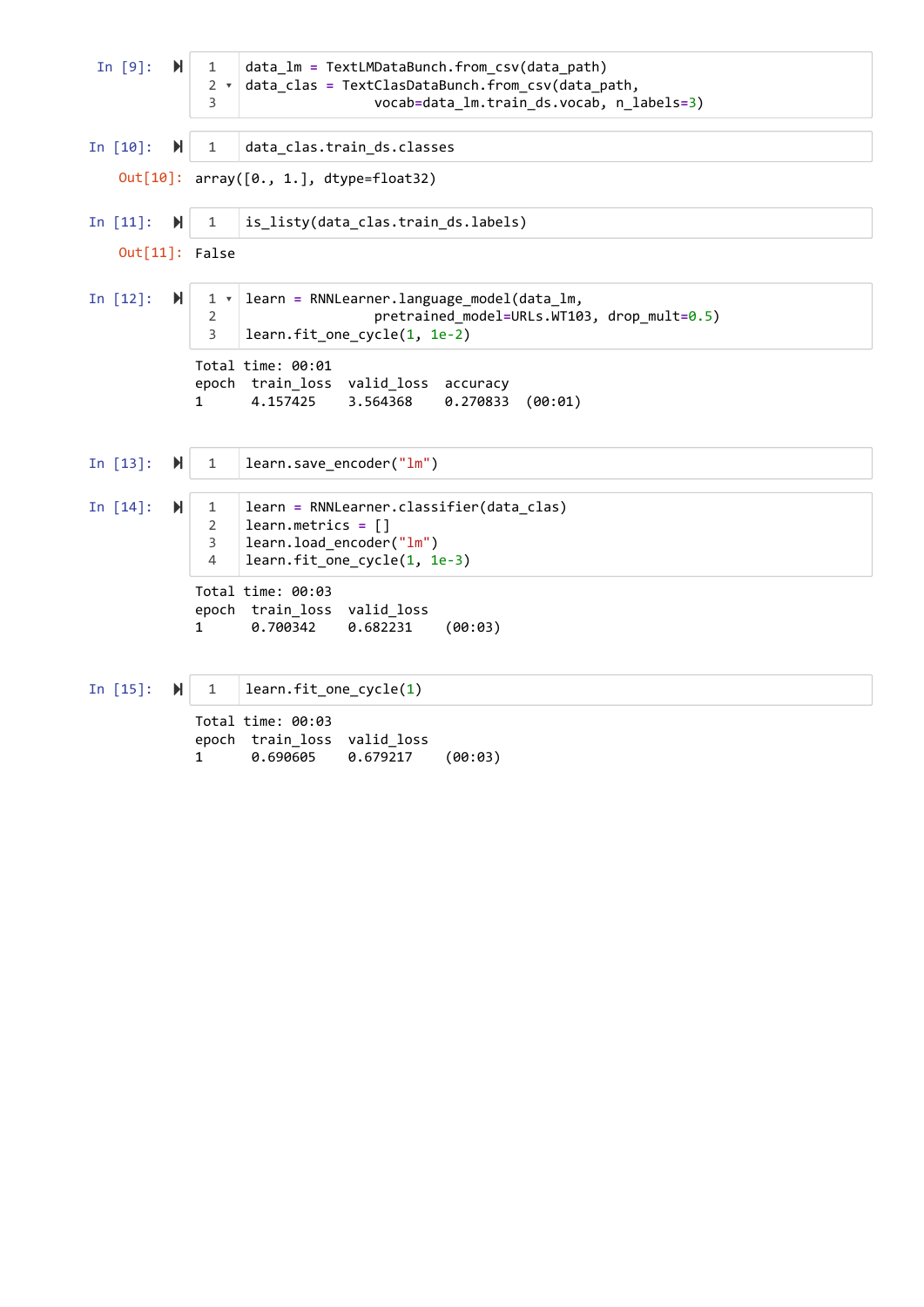```
In [16]: \blacksquareOut[16]: SequentialRNN(
      (0): MultiBatchRNNCore(
        (encoder): Embedding(935, 400, padding_idx=1)
         (encoder_dp): EmbeddingDropout(
          (emb): Embedding(935, 400, padding idx=1)
        )
        (rnns): ModuleList(
           (0): WeightDropout(
             (module): LSTM(400, 1150)
    \left( \begin{array}{cc} \end{array} \right) (1): WeightDropout(
             (module): LSTM(1150, 1150)
    \left( \begin{array}{cc} \end{array} \right) (2): WeightDropout(
             (module): LSTM(1150, 400)
           )
        )
        (input_dp): RNNDropout()
        (hidden_dps): ModuleList(
           (0): RNNDropout()
           (1): RNNDropout()
           (2): RNNDropout()
        )
      )
      (1): PoolingLinearClassifier(
        (layers): Sequential(
           (0): BatchNorm1d(1200, eps=1e-05, momentum=0.1, affine=True, track_running_st
   ats=True)
          (1): Dropout(p=0.4) (2): Linear(in_features=1200, out_features=50, bias=True)
           (3): ReLU(inplace)
           (4): BatchNorm1d(50, eps=1e-05, momentum=0.1, affine=True, track_running_stat
   s=True)
           (5): Dropout(p=0.1)
           (6): Linear(in_features=50, out_features=3, bias=True)
        )
      )
   )
     1 learn.model.eval()
```